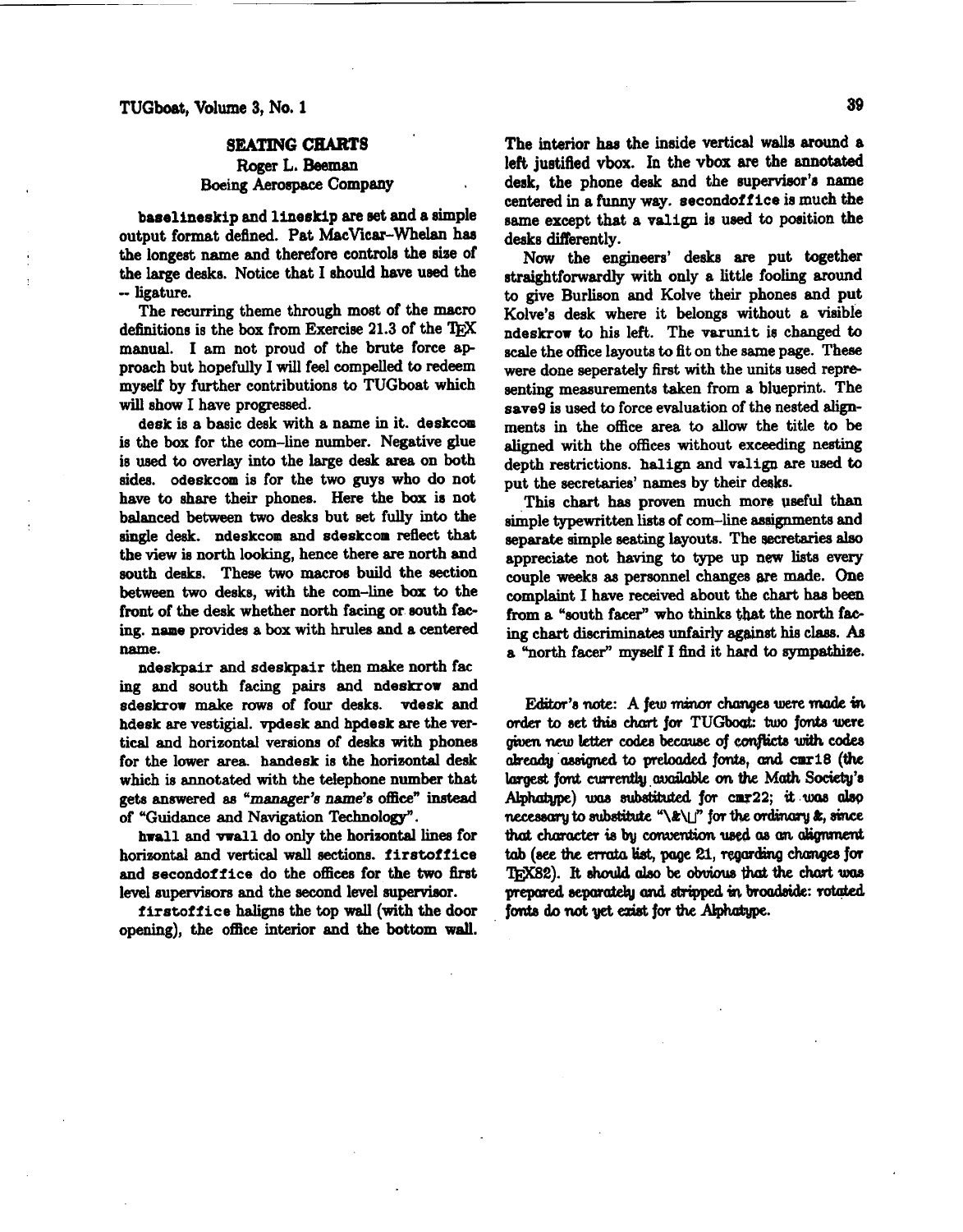

40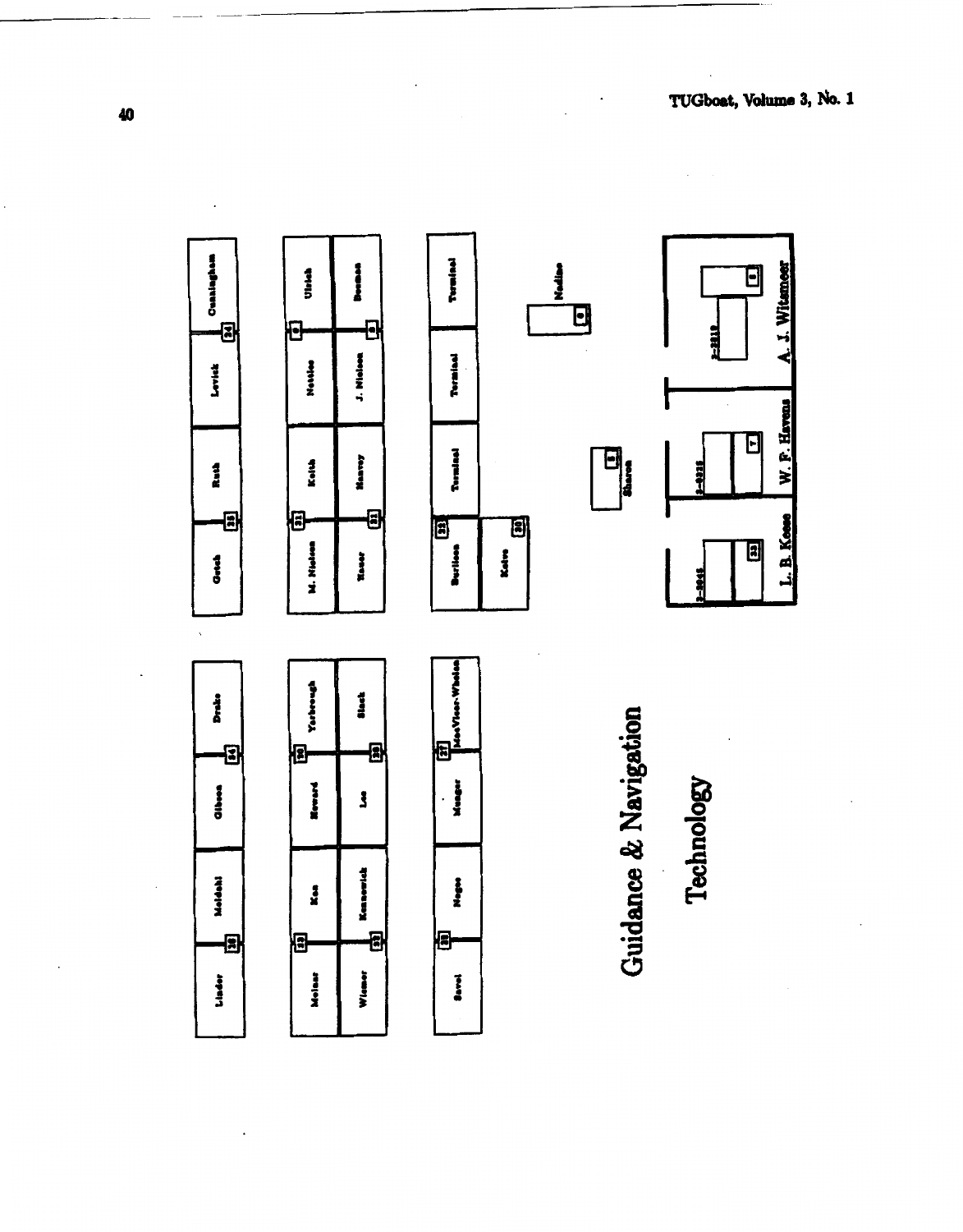TUGboat, Volume 3, No. 1

## **Seating Chart Macros**

**\input** basic \font b=cmr9 % \font c=car6 \font e=cmr6 % \font excur22 \font G=cmr18 \curfont f \baselineskip Opt \lineskip Opt \output{\hbox to 8in{\hfill\page\hfill}}

\save0\hbox{MacVicar-Whelan}\varunit.024wd0

\null\vskip .15 in

\def\desk#i{\vbox{\hbox{\vrule\vbox to 22vu{ \hrule\vfill\hbox to 43.2vu{\hfill#1\hfill}\vfill\hrule}\vrule\hskipipt}  $\text{vskip1pt}\$ 

\def\deskcom#1{\vbox{ \hbox to 1.8pt{\hss\vrule\vbox to 5.5vu{\hrule\vfill \hbox to 8vu{\hfill{\curfont f #i}\hfill}\vfill\hrule}\vrule\hss}}}

\def\odeskcom#1{\vbox{ \hbox to Opt{\hss\vrule\vbox to 5.5vu{\hrule\vfill \hbox to 8vu{\hfill{\curfont f #i}\hfill}\vfill\hrule}\vrule\hskip2pt}}}

\def\ndeskcom#1{\vbox{\hbox{\vrule\vbox to 14.5vu{\vfill}\hskipipt\vrule} \deskcom{#1}\hbox{\vrule\vbox to 2vu{\vfill}\hskipipt\vrule}}}

\def\sdeskcom#1{\vbox{\hbox{\vrule\vbox to 2vu{\vfill}\hskipipt\vrule} \deskcom{#1}\hbox{\vrule\vbox to 14.5vu{\vfill}\hskipipt\vrule}}}

\def\name#i{\vbox to 22vu{ \hrule\vfill\hbox to 43.2vu{\hfill#1\hfill}\vfi?l\hrule}}

\def\ndeskpair#1#2#3{\vbox{\hbox{\vrule\! \name{#1}\ndeskcom{#2}\name{#3}\vrule\hskip1pt}\vskip1pt}}

\def\sdeskpair#1#2#3{\vbox{\hbox{\vrule\! \name{#1}\sdeskcom{#2}\name{#3}\vrule\hskipipt}\vskipipt}}

\def\ndeskrow#1#2#3#4#5#6{\hbox{\ndeskpair{#1}{#2}{#3}\ndeskpair{#4}{#5}{#6}}}

\def\sdeskrow#1#2#3#4#5#6{\hbox{\sdeskpair{#1}{#2}{#3}\sdeskpair{#4}{#5}{#6}}} \def\vdesk{\hbox{\vrule\vbox to 19vu{ \hrule\vfill\hbox to 9vu{\hfill}\vfill\hrule}\vrule}}

\def\hdesk{\hbox{\vrule\vbox to 9vu{ \hrule\vfill\hbox to 19vu{\hfill}\vfill\hrule}\vrule}}

```
\def\vpdesk#1{\hbox{\valign{##\cr
\hbox{\vrule\vbox to 19vu{\hrule\vfill\hbox to 9vu{\hfill}
\vfill\hrule}\vrule}\cr
\vfill\hbox to Opt{\hss\vrule\vbox to 3.6667vu{
\hrule\vfill\hbox to 5.3333vu{\hfill{\curfont f #1}\hfill}\vfill\hrule}\i
\vrule\hskip.7vu}\vskipivu\cr}}}
```

```
\def\hpdesk#1{\hbox{\valign{##\cr
\hbox{\vrule\vbox to 9vu{\hrule\vfill\hbox to 19vu{\hfill}
\vfill\hrule}\vrule}\cr
\vfill\hbox to Opt{\hss\vrule\vbox to 3.6667vu{
\hrule\vfill\hbox to 5.3333vu{\hfill{\curfont f #1}\hfill}\vfill\hrule}\!
\vrule\hskip.7vu}\vskip1vu\cr}}}
```
\def\handesk#1{\hbox{\vbox{\vbox to Opt{\vskipOpt minus 1000cm

41